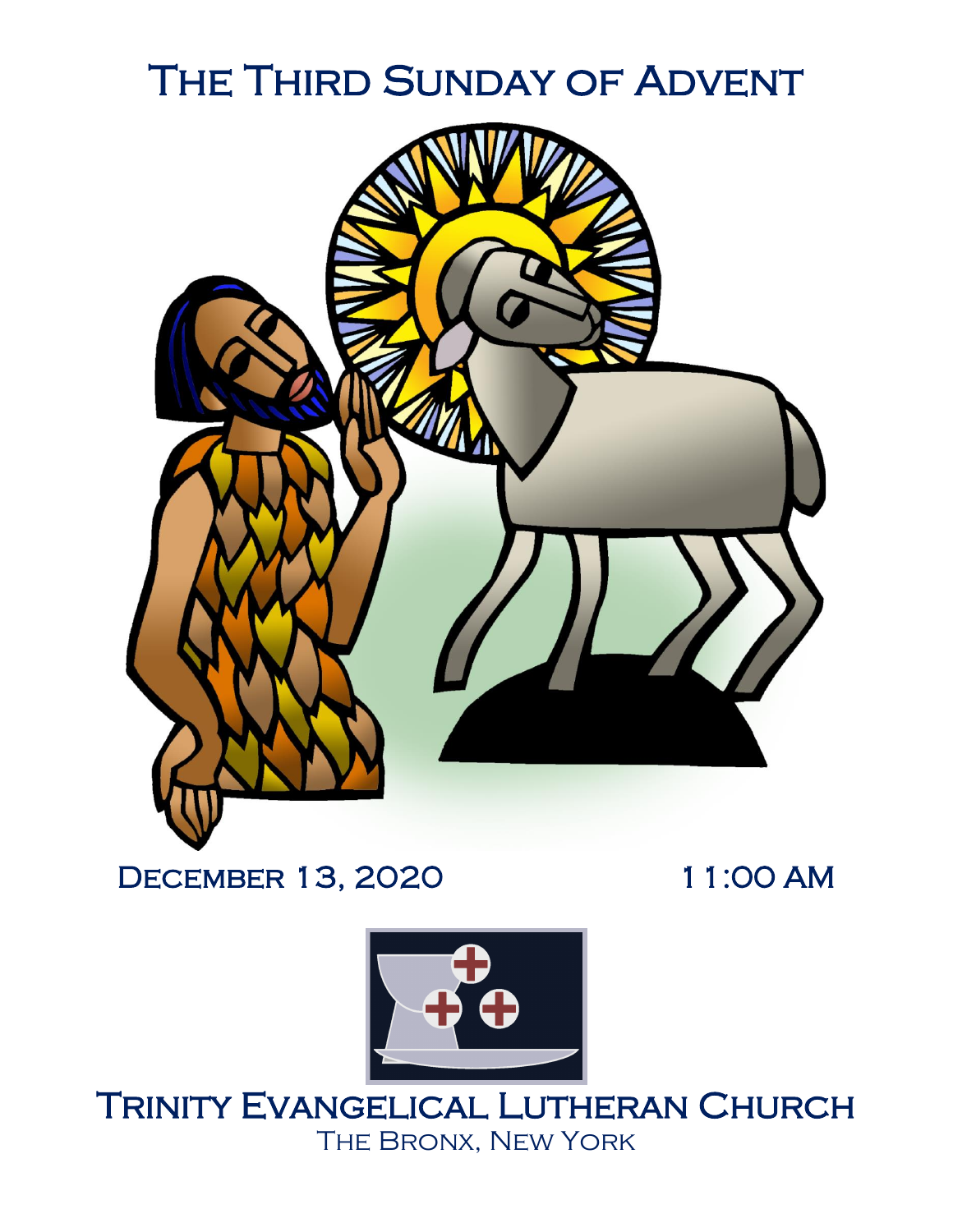# *In the Name of Jesus*

P: In the Name of the Father and of the <sup>■</sup> Son and of the Holy Spirit. **C: Amen.**

#### P: Let us pray:

Stir up your power, O Lord, and with great might come to be among us; let your bountiful grace and mercy speedily help and deliver us; through Jesus Christ our Lord, to whom, with you and the Holy Spirit, be honor and glory, now and forever.

# **C: Amen.**

# **Old Testament Reading: Isaiah 61:1-4, 8-11**

*The spirit of the Lord GOD is upon me, because the LORD has anointed me; he has sent me to bring good news to the oppressed, to bind up the brokenhearted, to proclaim liberty to the captives, and release to the prisoners; to proclaim the year of the LORD's favor, and the day of vengeance of our God; to comfort all who mourn; to provide for those who mourn in Zion— to give them a garland instead of ashes, the oil of gladness instead of mourning, the mantle of praise instead of a faint spirit. They will be called oaks of righteousness, the planting of the LORD, to display his glory. They shall build up the ancient ruins, they shall raise up the former devastations; they shall repair the ruined cities, the devastations of many generations. For I the LORD love justice, I hate robbery and wrongdoing; I will faithfully give them their recompense, and I will make an everlasting covenant with them. Their descendants shall be known among the nations, and their offspring among the peoples; all who see them shall acknowledge that they are a people whom the LORD has blessed. I will greatly rejoice in the LORD, my whole being shall exult in my God; for he has clothed me with the garments of salvation, he has covered me with the robe of righteousness, as a bridegroom decks himself with a garland, and as a bride adorns herself with her jewels. For as the earth brings forth its shoots, and as a garden causes what is sown in it to spring up, so the Lord GOD will cause righteousness and praise to spring up before all the nations.*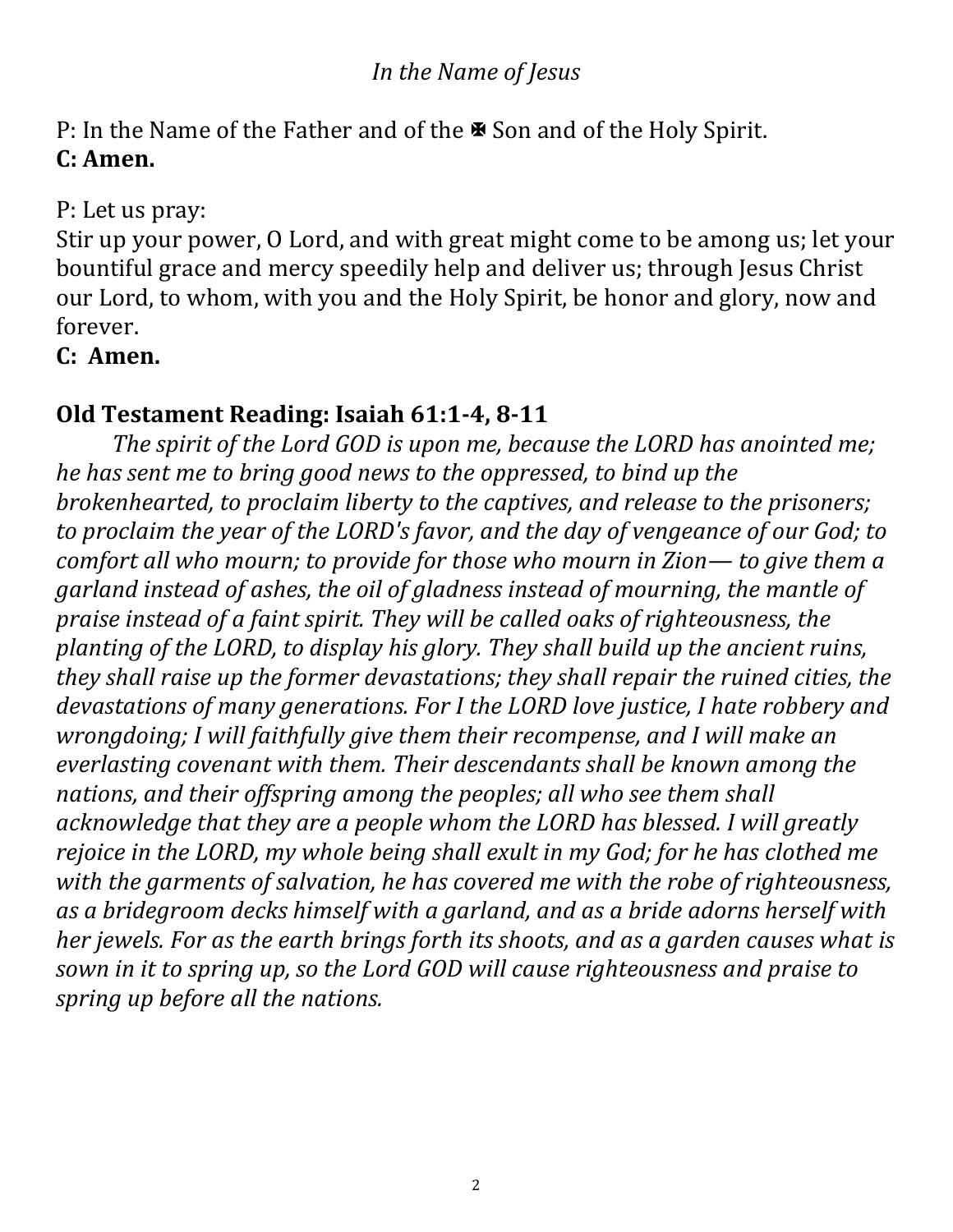# **Epistle (***Letter***) Reading: 2 Peter 3:8-15a**

*Do not ignore this one fact, beloved, that with the Lord one day is like a thousand years, and a thousand years are like one day. The Lord is not slow about his promise, as some think of slowness, but is patient with you, not wanting any to perish, but all to come to repentance. But the day of the Lord will come like a thief, and then the heavens will pass away with a loud noise, and the elements will be dissolved with fire, and the earth and everything that is done on it will be disclosed. Since all these things are to be dissolved in this way, what sort of persons ought you to be in leading lives of holiness and godliness, waiting for and hastening the coming of the day of God, because of which the heavens will be set ablaze and dissolved, and the elements will melt with fire? But, in accordance with his promise, we wait for new heavens and a new earth, where righteousness is at home. Therefore, beloved, while you are waiting for these things, strive to be found by him at peace, without spot or blemish; and regard the patience of our Lord as salvation.*

**Verse** *(Please stand and follow the holy cross.) P: Allelu – Allelu – Allelu – Alleluia! C: Praise We The LORD! (2X) P: Praise We The LORD! C: Alleluia! (4X)*

# **Holy Gospel:****John 1:6-8, 19-28** *(Please stand.)*

P: The Holy Gospel according to St. John, the 1st chapter. **C: Glory to You, O Lord!**

*(after the reading)* P: The Gospel of the Lord. **C: Praise to You, O Christ!**

#### **Sermon**

*Sermon Reflection: What is one thing I've learned from God's Word today and will TAKE with me into the world?*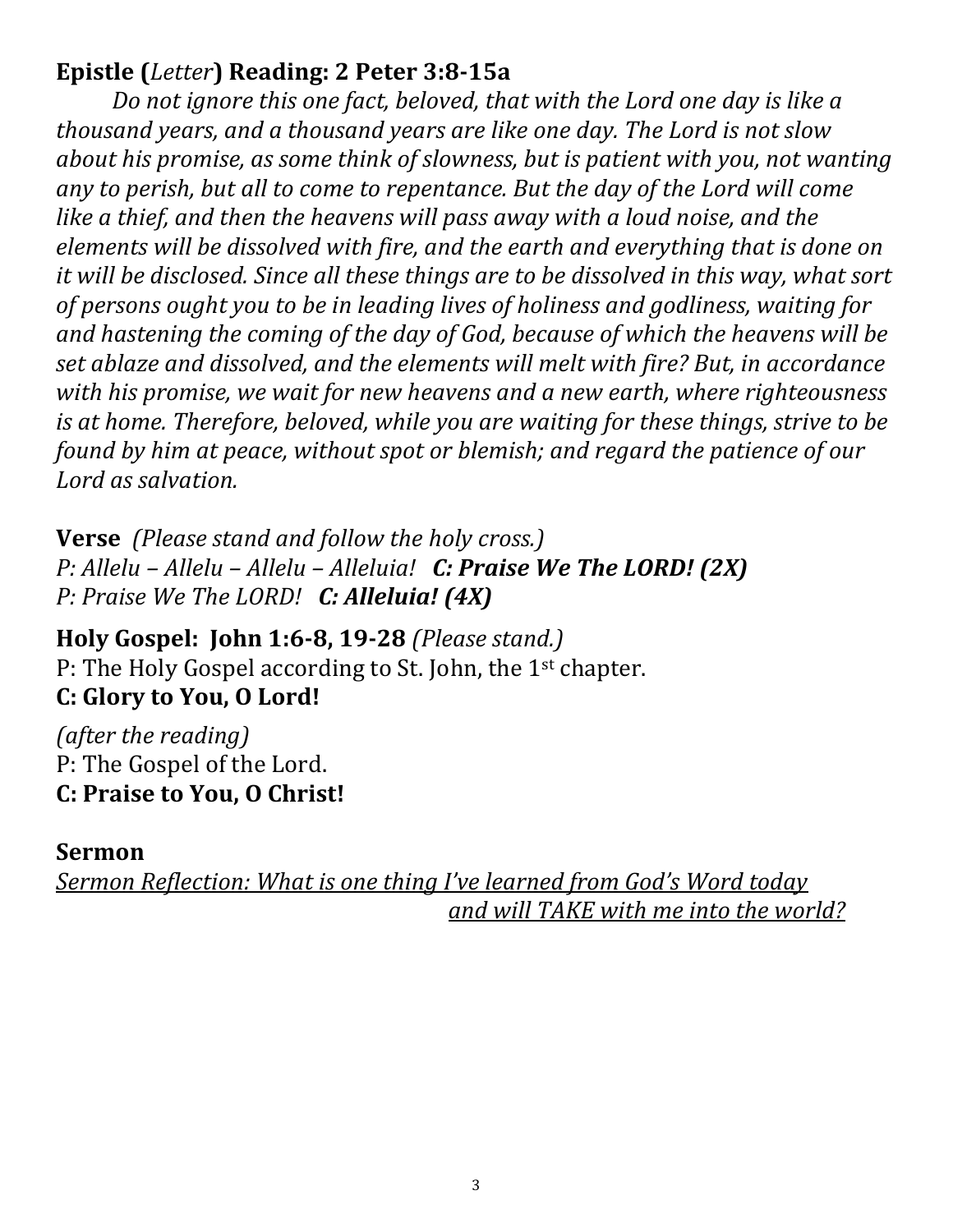#### **Hymn Of The Day: He Shall Reign Forevermore --***Matt Maher*

In the bleak mid-winter, all creation groans For a world in darkness frozen like a stone Light is breaking… in a stable for a throne

If I were a wise man, I would travel far If I were a shepherd, I would do my part But poor as I am… I will give to Him my heart

And He shall reign forevermore, forevermore And He shall reign forevermore, forevermore Unto us a Child is born The King of kings and Lord of lords And He shall reign forevermore, forevermore

Here within a manger lies the One who built the starry skies This baby born for sacrifice Christ the Messiah Into our hopes into our fears The Savior of the world appears The promise of eternal years Christ the Messiah

And He shall reign forevermore, forevermore And He shall reign forevermore, forevermore And He shall reign forevermore, forevermore And He shall reign forevermore, forevermore Unto us a Child is born The King of kings and Lord of lords And He shall reign forevermore, forevermore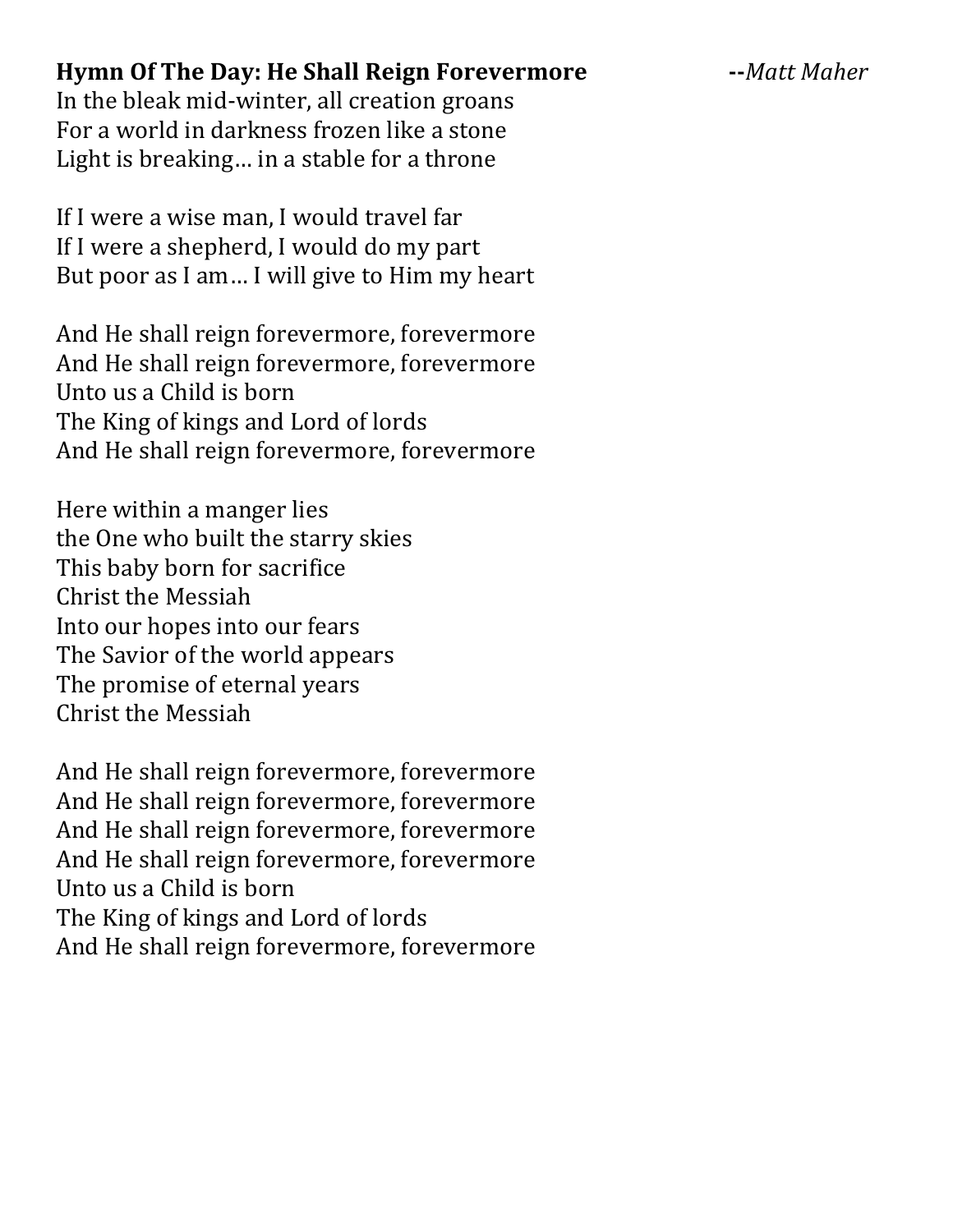Here within a manger lies the One who built the starry skies This baby born for sacrifice Christ the Messiah

Into our hopes into our fears The Savior of the world appears The promise of eternal years Christ the Messiah

And He shall reign forevermore, forevermore And He shall reign forevermore, forevermore Unto us a Child is born The King of kings and Lord of lords And He shall reign forevermore, forevermore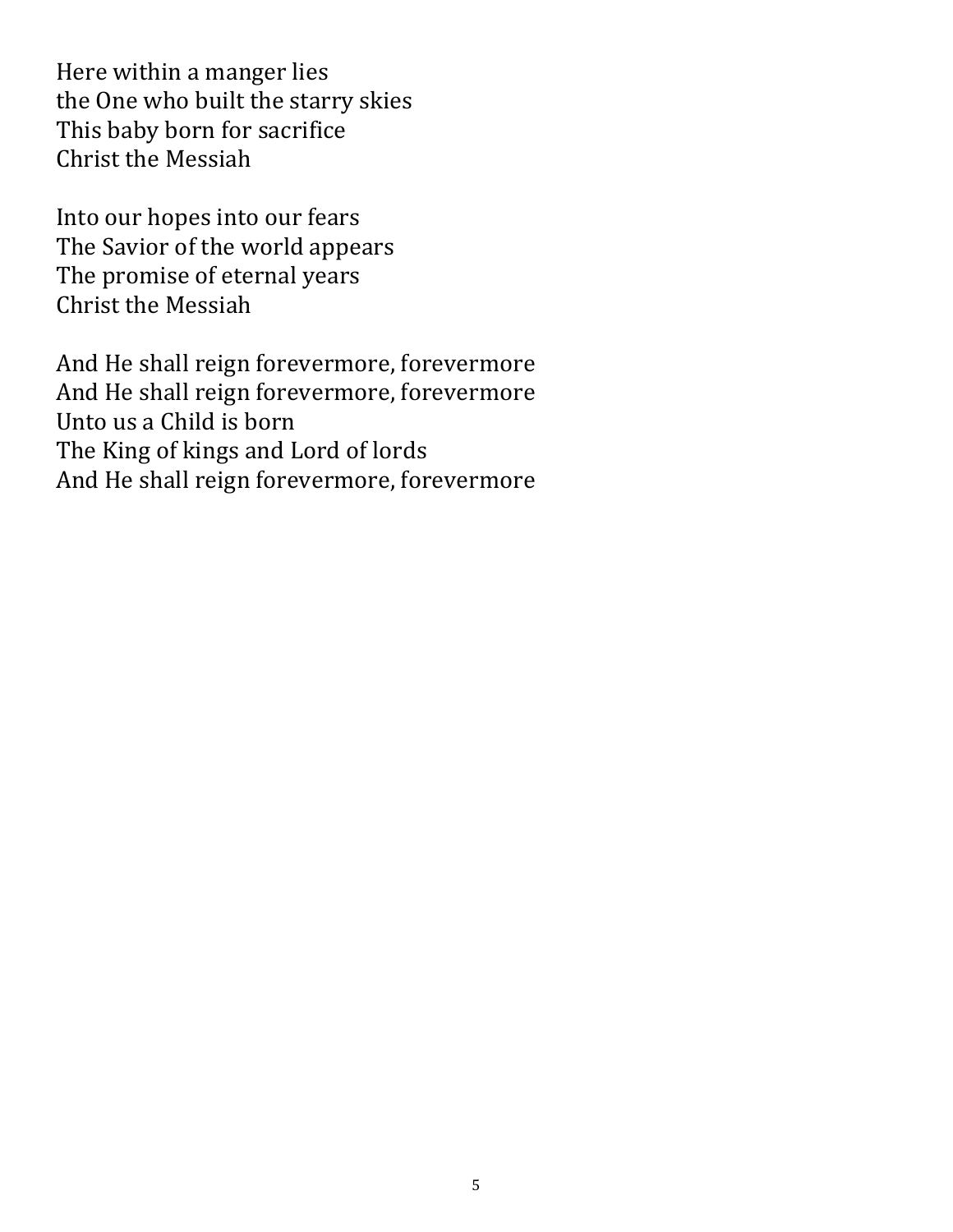# **The Apostles' Creed**

P: Together, let us confess our faith in the words of the Apostles' Creed.

**C: I believe in God the Father Almighty, creator of heaven and earth. I believe in Jesus Christ, His only Son, our Lord. He was conceived by the power of the Holy Spirit and born of the Virgin Mary. He suffered under Pontius Pilate, was crucified, died, and was buried. He descended into hell. On the third day He rose again. He ascended into heaven, and is seated at the right hand of the Father. He will come again to judge the living and the dead. I believe in the Holy Spirit, the holy catholic Church, the communion of saints, the forgiveness of sins, the resurrection of the body, and the life everlasting. Amen.**

# **The Lord's Prayer**

P: Lord, remember us in Your kingdom and teach us to pray:

**Our Father, who art in heaven—Hallowed be thy name. Thy kingdom come, thy will be done on earth as it is in heaven. Give us this day our daily bread and forgive us our trespasses as we forgive those who trespass against us. And lead us not into temptation, but deliver us from evil. For thine is the kingdom, and the power, and the glory, forever and ever. Amen.**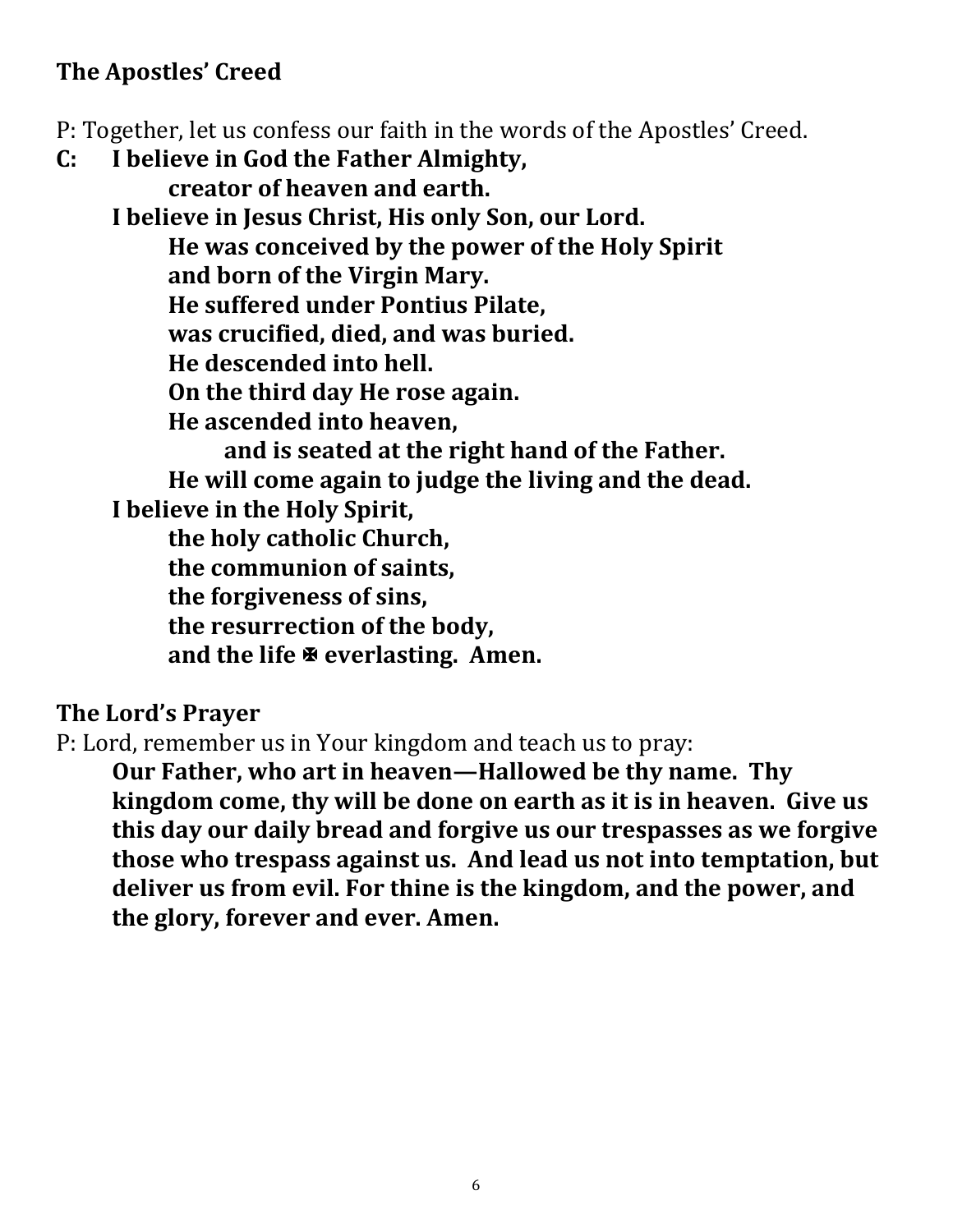

# **IN-PERSON WORSHIP OPPORTUNITIES CONTINUE EACH SUNDAY AT 11:00AM!**